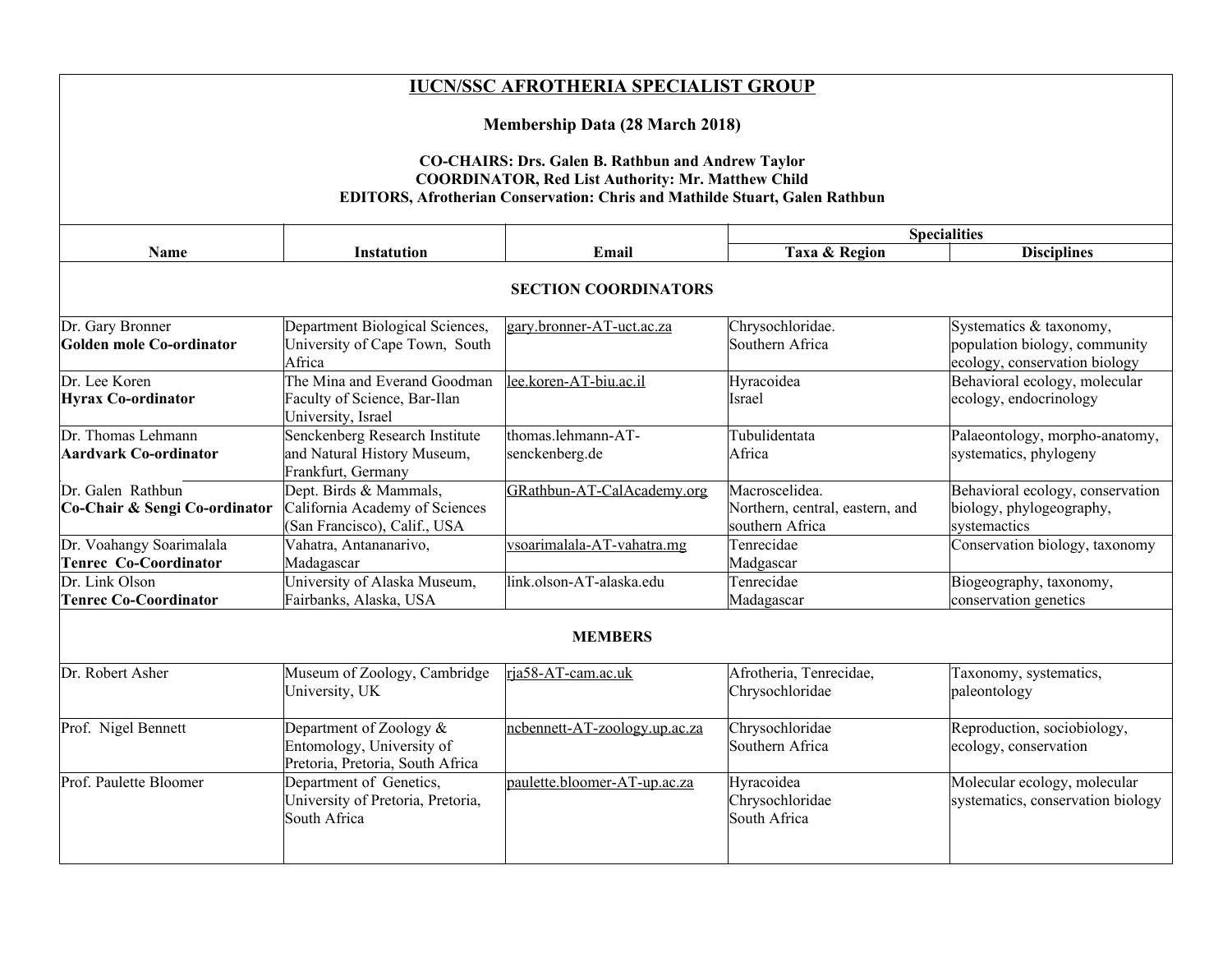| Dr. Thomas Butynski    | Eastern Africa Primate Diversity<br>Program, Nanyuki, Kenya                                                                                     | tbutynski-AT-aol.com<br>www.wildsolutions.nl                                    | Rhynchocyon<br>Hyracoidea<br>central & eastern Africa, Arabia        | Conservation biology, ecology                                                          |
|------------------------|-------------------------------------------------------------------------------------------------------------------------------------------------|---------------------------------------------------------------------------------|----------------------------------------------------------------------|----------------------------------------------------------------------------------------|
| Mr. Matthew Child      | South African National Biodiver-<br>sity Institute (SANBI), Kirsten-<br>bosch National Botanical Garden,<br>Newlands Cape Town, South<br>Africa | m.child-AT-sanbi.org.za                                                         | Afrotheria<br>South Africa                                           | Conservation, Red Listing                                                              |
| Mr. Stefan Cilliers    | Mapungubwe National Park,<br>Musiha, South Africa                                                                                               | stefan.cilliers-AT-sanparks.org                                                 | Tubulidentata<br>Botswana, Zimbabwe, South<br>Africa                 | Wildlife Management, capture<br>and care, conservation biology                         |
| Ms Lientjie Cohen      | Mpumalanga Tourism and Parks<br>Agency, Lydenburg, South<br>Africa                                                                              | Lientjie.Cohen-AT-mtpa.co.za                                                    | Golden-moles, South Africa                                           | Status surveys, conservation                                                           |
| Dr. Jan Decher         | <b>Curator - Section of Mammals</b><br>Zoologisches Forschungsmuseum<br>A. Koenig (ZFMK)<br>Adenauerallee, Bonn, Germany                        | J.decher-AT-leibniz-zfmk.de                                                     | <b>Otter Shrews</b><br>West Africa                                   | Ecology<br>Conservation                                                                |
| Dr. Yvonne A. de Jong  | Eastern Africa Primate Diversity<br>Program, Nanyuki, Kenya                                                                                     | yvonne-AT-wildsolutions.nl                                                      | Hyracoidea<br>Rhynchocyon<br>Eastern Africa                          | Biogeography, conservation                                                             |
| Ms. Kathryn M. Everson | University of Alaska Museum of<br>the North, Fairbanks, Alaska,<br><b>USA</b>                                                                   | kmeverson-AT-alaska.edu                                                         | Tenrecidae<br>Madagascar                                             | Biogeography, phylogenetics                                                            |
| Dr. Clare FitzGibbon   | Welltown, Boscastle, Cornwall,<br>United Kingdom                                                                                                | clare.fitzgibbon-AT-<br>naturalengland.org.uk                                   | Macroscelidea: Rhynchocyon &<br>Petrodromus<br>Kenya, Tanzania       | Conservation Biology, population<br>biology                                            |
| Dr. Steve Goodman      | Field Museum of Natural History,<br>Chicago, Illinois, USA<br><b>OR</b><br>Vahatra, Antananarivo,<br>Madagascar                                 | sgoodman-AT-vahatra.mg<br>sgoodman-AT-fieldmuseum.org<br>sgoodman-AT-vahatra.mg | Oryzorictinae Tenrecidae<br>Madagascar                               | Ecology, txonomy, evolution,<br>conservation                                           |
| Dr. John A. Hart       | Tshuapa-Lomami-Luaiaba<br>Project, Poids Lourds, Kinshasa,<br>Dem. Repub. Congo                                                                 | johnhart-AT-uuplus.com<br>johnhartdrc-AT-gmail.com                              | Tubulidentata, Macroscelidea,<br>Hyracoidea. Congo basin             | Conservation biology, taxonomy,<br>biogeography                                        |
| Dr. Hendrik Hoeck      | Sonnenbergstr, Kreuzlingen,<br>Switzerland                                                                                                      | h.hoeck-AT-gmx.ch                                                               | Hyracoidea<br>Tanzania, Kenya                                        | Conservation biology,<br>behavioural ecology, population<br>biology, ecosystem biology |
| Mr. Michael Hoffmann   | Head, Global Conservation<br>Programmes, Zoological<br>Society of London, London, UK                                                            | Mike.Hoffman-AT-zsl.org                                                         | Tubulidentata, Hyracoidea,<br>Macroscelidea, Carnivora<br>All Africa | All aspects biology                                                                    |
|                        | University of Tennessee, National amiyaal-AT-gmail.com                                                                                          |                                                                                 | Hyracoidea                                                           | Vocalizations, social structure                                                        |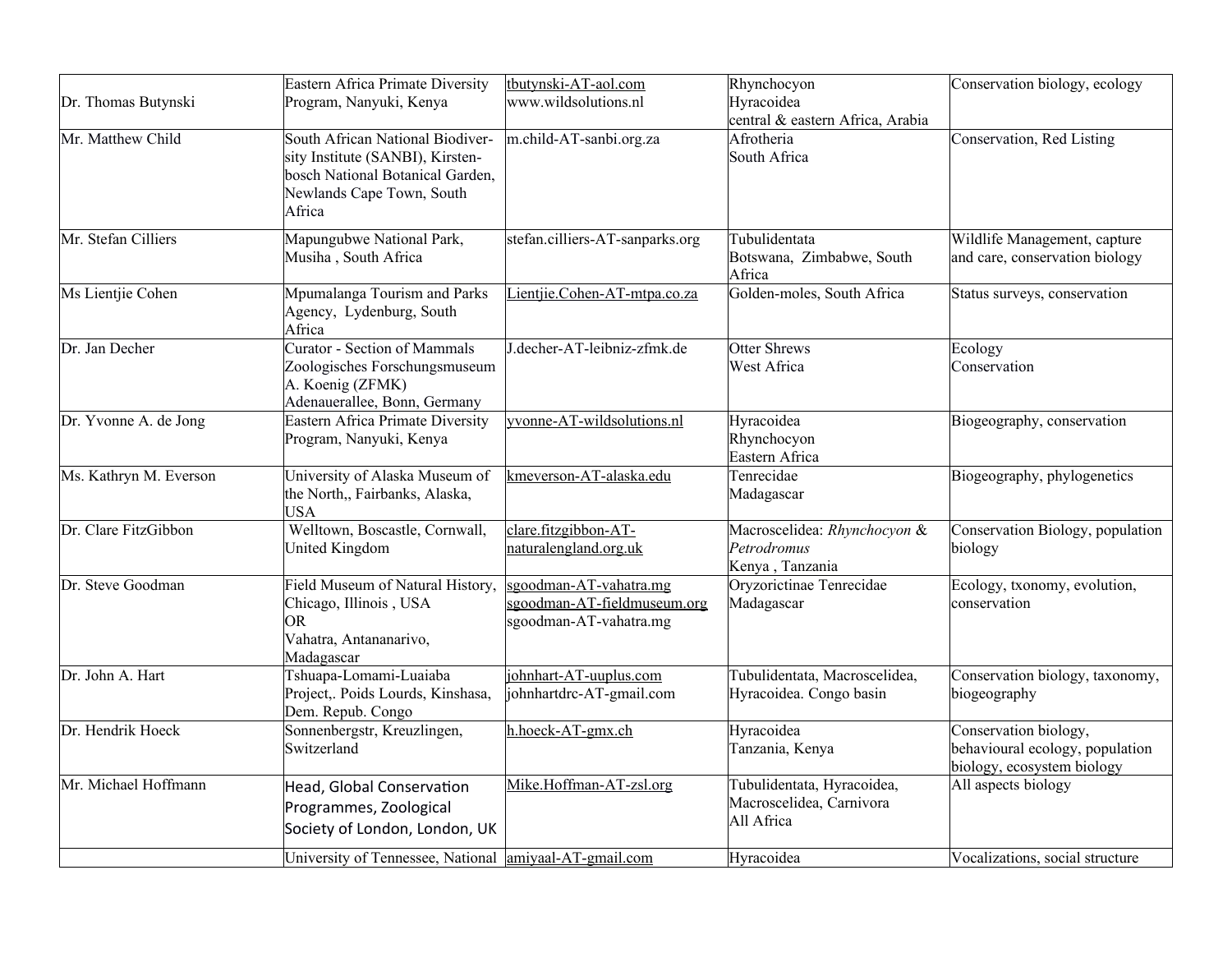| Dr. Amiyaal Ilany            | Institute for Mathematical and            |                                 | Israel, Kenya               |                                  |
|------------------------------|-------------------------------------------|---------------------------------|-----------------------------|----------------------------------|
|                              | Biological Synthesis, Knoxville,          |                                 |                             |                                  |
|                              | Tenn., USA                                |                                 |                             |                                  |
| Ms. Paula Jenkins            | Mammal Group, Vertebrate                  | P.Jenkins-AT-nhm.ac.uk          | Tenrecidae                  | Taxonomy,                        |
|                              | Division, Department of Life              |                                 | Madagascar                  | biogeography                     |
|                              | Sciences, The Natural History             |                                 |                             |                                  |
|                              | Museum, UK.                               |                                 |                             |                                  |
| Dr. Sarita Maree             | Department of Zoology and                 | smaree-AT-zoology.up.ac.za      | Chrysochloridae             | Molecular systematics,           |
|                              | Entomology, The University of             |                                 | South Africa                | Taxonomy, phylogenetics          |
|                              | Pretoria, Pretoria, South Africa          |                                 |                             |                                  |
| Dr. Raheriarisena Martin     | Mention Zoologie et                       | mraheriarisena-AT-yahoo.fr      | Oryzorictinae               | Ecology, taxonomy, conservation  |
|                              | Conservation Animale, University          |                                 | Tenrecidae                  |                                  |
|                              | of Antananarivo, Madagascar               |                                 | Madagascar                  |                                  |
| Dr. Ara Monadjem             | University of Swaziland,                  | aramonadjem-AT-gmail.com        | Otter shrews                | Ecology                          |
|                              | Swaziland, Kwaluseni,                     |                                 | <b>West Africa</b>          | Conservation                     |
|                              | Swaziland                                 |                                 |                             |                                  |
| Ms. Samantha Mynhardt        | Department of Genetics,                   | Smynhardt-AT-zoology.up.ac.za   | Chrysopchloridae            | Genetic phylogeny, geography,    |
|                              | University of Pretoria, South             |                                 | South Africa                | population, and reproduction     |
|                              | Africa                                    |                                 |                             |                                  |
| Dr. Martin Nicoll            | WWF Madagascar and Western                | menicoll-AT-gmail.com           | Oryzorictinae Tenrecidae    | Conservation, ecology,           |
|                              | Indian Ocean Programme Office,            |                                 | Madagascar                  | reproductive biology, energetics |
|                              | Antananarivo, Madagascar                  |                                 |                             |                                  |
| Dr. Toky Randriamoria        | Mention Zoologie et                       | tokilaci-AT-yahoo.fr            | Oryzorictinae<br>Tenrecidae | Ecology, taxonomy, conservation  |
|                              | Conservation Animale,                     |                                 |                             |                                  |
|                              | University of Antananarivo,<br>Madagascar |                                 | Madagascar                  |                                  |
|                              | OR.                                       |                                 |                             |                                  |
|                              | Association Vahatra, Madagascar           |                                 |                             |                                  |
| Dr. Francesco Rovero         | <b>Tropical Biodiversity Section,</b>     | francesco.rovero-AT-mtsn.tn.it  | Macroscelidea               | Conservation and population      |
|                              | Museo delle Scienze - MUSE,               |                                 | Rhynchocyon                 | biology, ecology, biogeography   |
|                              | Trento, Italy                             |                                 | East Africa                 |                                  |
| Dr. Hanneline Smit-Robinson  | BirdLife South Africa,                    | Conservation-AT-birdlife.org.za | Macroscelidea               | Molecular systematics,           |
|                              | Randburg, South Africa                    |                                 | South Africa                | phylogeography, conservation,    |
|                              |                                           |                                 |                             | habitats                         |
|                              |                                           |                                 |                             |                                  |
|                              |                                           |                                 |                             |                                  |
| Dr. Peter (PJ) J. Stephenson | IUCN, Gland, Switzerland                  | stephensonpj-AT-gmail.com       | Tenrecidae                  | Conservation, ecology,           |
|                              |                                           |                                 | Madagascar                  | reproductive biology, energetics |
|                              |                                           |                                 |                             |                                  |
|                              |                                           |                                 |                             |                                  |
|                              |                                           |                                 |                             |                                  |
|                              |                                           |                                 |                             |                                  |
|                              | Stuart On Nature, Loxton,                 | candm-AT-stuartonnature.com     | Afrotheria                  | Wildlife management,             |